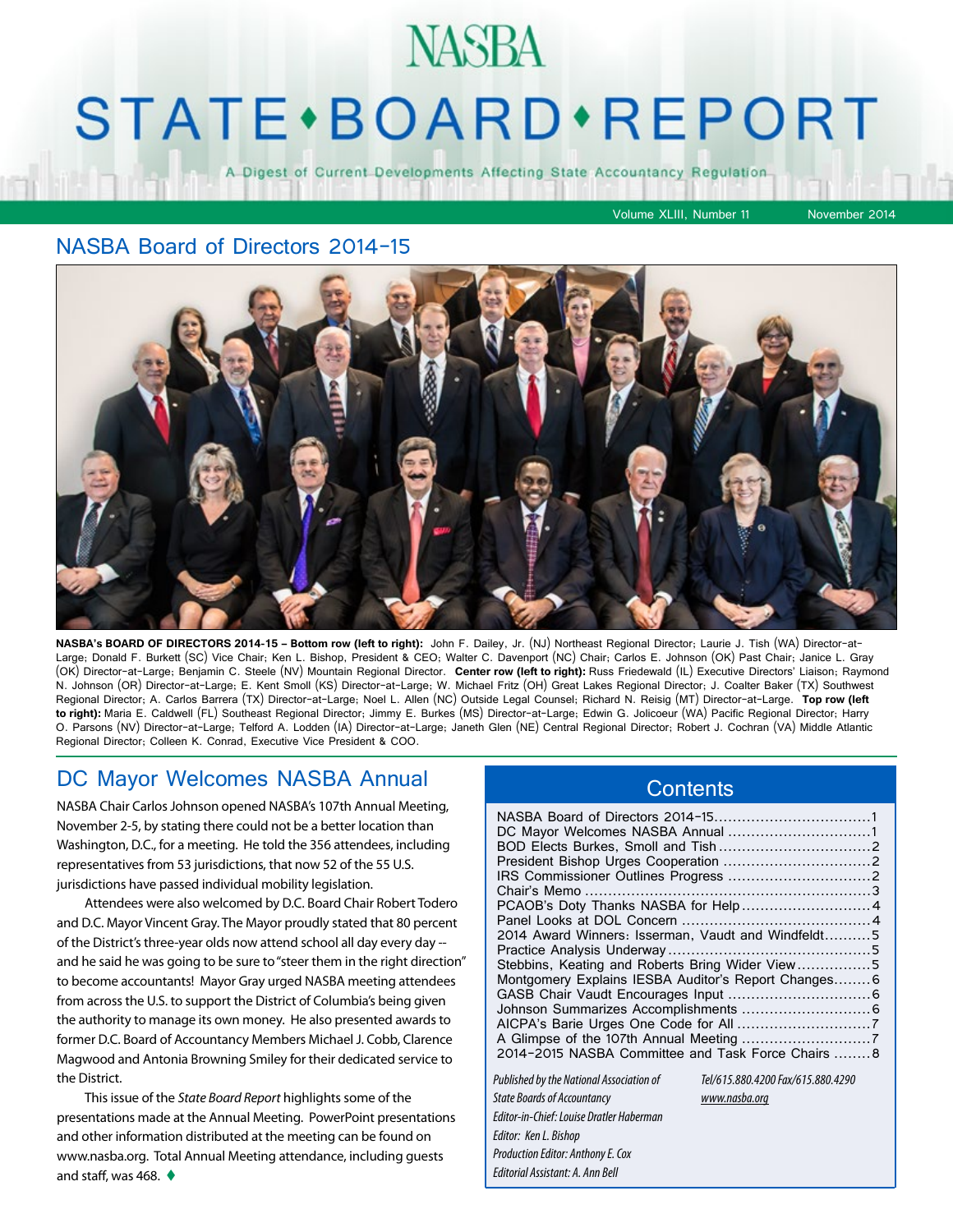#### <span id="page-1-0"></span>BOD Elects Burkes, Smoll and Tish

At the first meeting of the 2014-15 NASBA Board of Directors, the Board members elected Jimmy E. Burkes (MS) to fill the remaining two years of now Vice Chair Donny Burkett's (SC) term as Directorat-Large. Director-at-Large Laurie J. Tish (WA) was elected Board Secretary and Director-at-Large E. Kent Smoll was elected Board Treasurer.  $\triangleleft$ 







**Jimmy Burkes Kent Smoll** 

#### President Bishop Urges Cooperation

NASBA President Ken L. Bishop recommended serious discussions be held to close the gaps between State Boards' codes of conduct and the AICPA's, as well as the states' implementation of the Uniform Accountancy Act. "While we will always stand behind states' rights, we will try to persuade you to be uniform," he told the Boards at the Annual Business Meeting. Mr. Bishop reviewed with the Boards some of the "Memos" he had written for the *State Board Report* over the past year, which emphasized the importance of considering change and the development of optimal and uniform solutions.

"We need to do things right, but we also need to do right things," President Bishop stated. "We have to have legal review, risk analysis, and consideration whether or not something fits into our strategic plan. Have we been transparent? We have to make sure that we don't take shortcuts and that the Boards have adequate time to look at the issues." He observed that CPAs are traditionally resistant to change, "but if we don't change, we may put both CPAs and the consumers of professional services in harm's way."

It is important that the State Boards discuss what is the best method of continuing professional education for the future. "We have to have an open mind to changes in CPE," Mr. Bishop stated. The Boards will need to consider possibilities such as nano learning and monitoring CPE electronically.

NASBA has a new task force that is reviewing the current nominating process, which was developed in 2004. This may ultimately call for process changes or even amending the Bylaws, Mr. Bishop said.



**Ken Bishop describes plans for NASBA's future and highlights this year's achievements.**

The task force's deliberations will be an open process and a report is expected from them by the beginning of 2015.

He reported that 50 jurisdictions are now using the NASBA International Evaluation Service (NIES), so that more than 60 percent of the international evaluations in the marketplace are now being performed by NIES. To leverage the expertise in evaluations developed by NIES, in August NASBA launched AEQUO, a for-profit subsidiary offering international evaluation for non-accounting groups. James Suh has been named President and CEO of the new entity.

Looking at the financial report, President Bishop pointed out that the State Boards' contribution to NASBA was \$297,760 this year and, in return, the states received \$7,694,477 worth of direct support from NASBA. President Bishop ended his presentation by reminding the audience that: "NASBA is mission driven, member focused and exists only for you."  $\blacklozenge$ 

#### IRS Commissioner Outlines Progress

Despite pay freezes, shutdowns and furloughs, the level of dedication of the Internal Revenue Services' 12,000-member workforce is "amazing," IRS Commissioner John A. Koskinen told the Annual Meeting on November 4. He outlined for NASBA the progress the IRS has made despite challenges. The IRS is implementing the Affordable Care Act and preparing for



**John Koskinen**

the global exchange of information as a result of the Foreign Account Tax Compliance Act (FATCA). They are also ensuring the Earned Income Tax Credit program is being applied appropriately and are implementing their new voluntary education program for return preparers who are not CPAs, attorneys or Enrolled Agents.

"We would prefer to see Congress enact legislation allowing the IRS to impose mandatory oversight of tax return preparers. But until that happens, we have a responsibility to ensure to the extent that we can that preparers meet the standards of competence and professionalism we need to uphold our system of voluntary compliance. As part of

our management of this program, we are also advising taxpayers of the significant qualifications of CPAs, attorneys and Enrolled Agents who spend significantly more time developing their expertise than the preparers who only complete the minimum level of continuing education offered under our voluntary program," Commissioner Koskinen stated. The complete text of the Commissioner's speech can be found on http:// nasba.org/media-resources/presentations-and-speeches/#annual2014.

Identity theft and tax scams are also being focused on by the IRS. Last year more than 1,200 individuals were involved with tax-related identity theft and recommended for prosecution, the Commissioner reported. As for tax scams, he advised that taxpayers need to know that if there is an issue with their return, the IRS will initially contact them by mail, not by phone.

"Large partnership audits were the focus of a recent report by the Government Accountability Office, and the real Catch-22 of GAO's final conclusions was that we need funding to implement the changes recommended," he observed.  $\blacklozenge$ 

atalen akad kasat batal sebagai kasat batal sebagai kasat kasat kasat kasa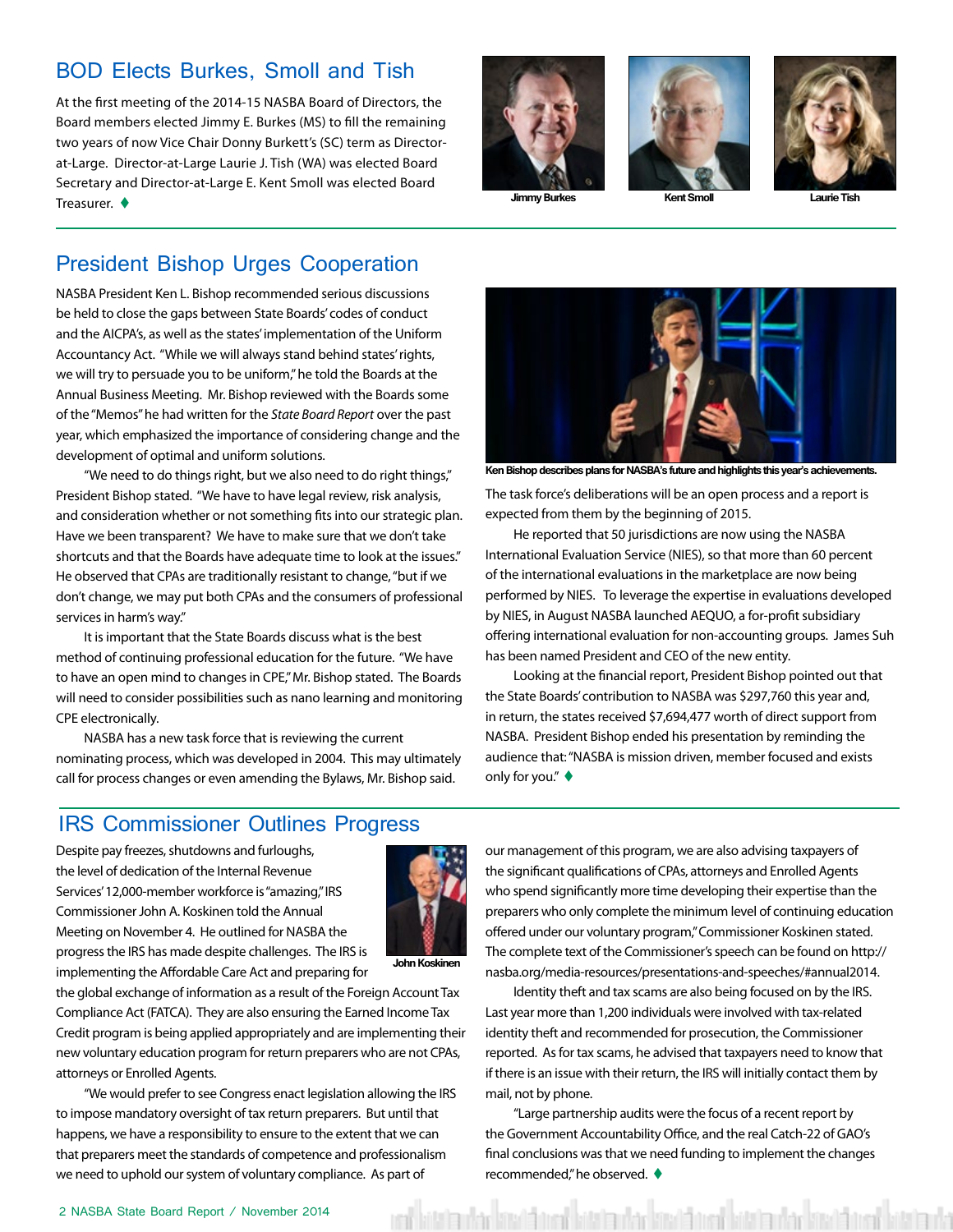# CHAIR'S MEMO

### **Enforce, Educate and Engage**

The future is the past. How can that be? What I mean is that, someday, your future will be the past. We are living in constantly changing times, but today we have the information-gathering ability, technical knowhow and resources that our predecessors ten years ago only dreamed of. We can make things happen!

This past April, NASBA, the AICPA and Prometric celebrated the ten-year anniversary of the computerized delivery of the Uniform CPA Examination. In the 1960s, who would have thought that the CPA Examination would go from paper-and-pencil to computer-based testing? Yet, in one decade, more than 2,000,000 sections of the Uniform CPA Examination have been delivered via computers.

Another example is CPA mobility, whereby a CPA who is licensed in one jurisdiction can enter another to practice public accountancy with no notice to a State Board, no fee to pay to a State Board and no escape from regulation of a State Board. When this idea was first discussed, many Boards of Accountancy had concerns and reservations. Today, 52 jurisdictions have mobility. It is a great example of working together to embrace the future – even though they couldn't see it.



**Walter Davenport, CPA**

Today we use social media to communicate to our licensees and constituents -- and especially our candidates. We use video conferencing and Skype for our committee meetings. Everything nowadays is in the "Cloud." The only clouds ten years ago were the fluffy ones in the sky.

My message to you, for this year, is that to be effective regulators, we need to accept change and embrace the future – even without seeing it. We need to be ready to move forward confidently based on the strong knowledge that we have. To do this, we need to give special attention to three critical areas, besides the three E's of licensure (education, examination and experience). Our critical areas are:

- 1- Enforcing our rules;
- 2- Educating for optimization;
- 3- Engaging talent.

To help us enforce our rules we have the Accountancy Licensee Database (ALD), which contains information on hundreds of thousands of CPAs in this country, and which gives the Boards of Accountancy the ability to identify licensees wherever they practice. It could even be more robust. Through enhanced technologies, we can also see who is complying with peer review and who is meeting continuing professional education requirements. No more are the days of Boards being able to audit only 1-2 percent of their licensees.

If we are going to educate for optimization, then we need to be sure that the 150 hours of education for initial licensing and 120 continuing professional education hours for license renewal are meaningful and not barriers to practice. We are seeing respected educational institutions offering Massive Open Online Courses (MOOCs) as well as other forms of on-line education, and targeted education delivered in short segments. In years to come you are likely to see a new set of CPE Standards that will allow for learning in 10-15 minute segments and recognition of competency-based learning. Board regulators will need to be ready to adjust for these changes.

Engaging talent is the area in which I am most passionate. We have to continue our efforts to assist Hispanic, Asian, African Americans and other minorities to become a larger part of our profession. We also need to encourage young women to enter this incredibly rewarding profession. In addition, having Accountancy Boards with diverse membership will lead to a better understanding and appreciation of the changing demographics and needs of the communities that we serve.

We need to reach out to young people to spark their interest in becoming CPAs, just as we're considering what baby boomers can do as they move into the category of "CPA-inactive." We are also doing more to help those outside the U.S. to become CPAs and to recognize professionals from other countries. Today the Uniform CPA Examination is offered in Japan, the Middle East and Brazil, and the number of countries where it will be offered ten years from now could be ten-fold.

The future will be here and gone before we know it. Change is inevitable. You are all future thinkers – whether you know it or not. You will make a difference by strengthening the accounting profession and your roles as regulators, now and in the future. And by doing so, enhance public protection. That is what we are all here for.

*-- Walter C. Davenport, CPA*

 *Chair*

sh edata bent Edata osh edata bent Edata osh edata bent Edata osh edata be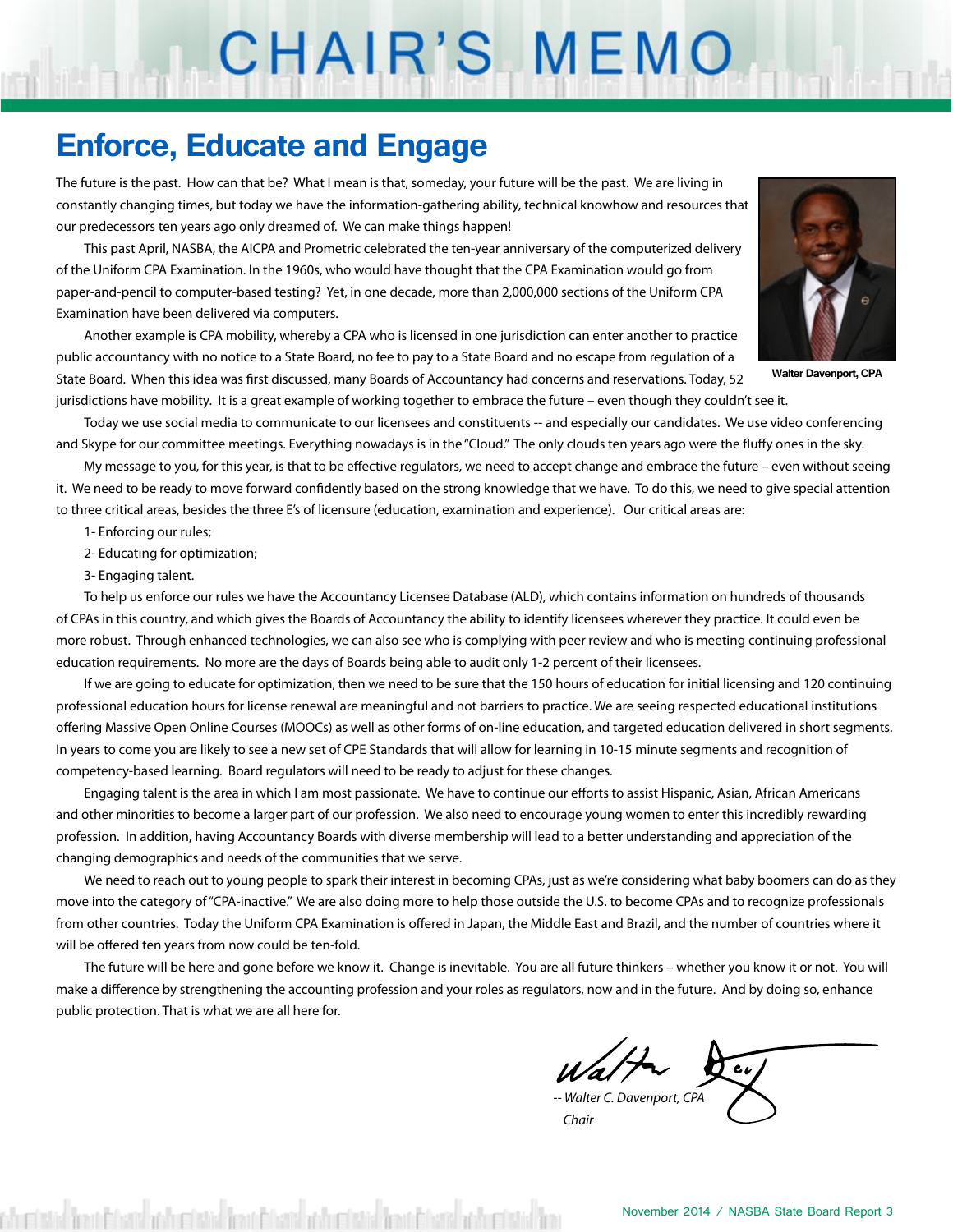#### <span id="page-3-0"></span>PCAOB's Doty Thanks NASBA for Help

As envisioned by the Sarbanes-Oxley Act, the Public Company Accounting Oversight Board (PCAOB) and the State Boards of Accountancy "create a regime of professionalism," PCAOB Chair James R. Doty told the NASBA Annual Meeting on November 3. He thanked NASBA Past Chair Gaylen Hansen for his six years of service on the PCAOB's standing advisory group and NASBA legal counsel Noel Allen for putting forward winning arguments when the PCAOB's constitutionality was threatened. Registration with the PCAOB does not supersede a firm's registration with the State Boards, Mr. Doty noted, and collaboration with the State Boards is needed. Investors have to trust in the information they receive to keep money flowing in the marketplace. A lack of investor confidence has turned investors to other uses of their capital and corporate management does not view audits as a strategic tool, he observed.

"We have got to increase the quality of the audit and that is the common endeavor we are involved in," Mr. Doty said. To do this: (1) The PCAOB has established a Center for Audit Analysis, which is bringing high quality economic analysis to the PCAOB. (2) The PCAOB is also giving audit committee members new tools to promote more robust discussions with auditors. (3) The PCAOB is staying active in the standard-setting process, having established 18 standards in 10 years.

The PCAOB continues to work on increasing transparency, including reporting of the engagement partner's name. This has already been enacted in Sweden, the United Kingdom and Taiwan. Mr. Doty said the PCAOB appreciated NASBA's comment letter in support of this



**PCAOB Chair James Doty describes projects underway and thanks NASBA for support.**

proposal. He hoped that a decision on this requirement would be made soon.

The PCAOB has also proposed an auditor's reporting model that would provide a framework in which critical audit matters would be presented. This proposal has also been commented on by NASBA. Just as the IAASB approved a new standard audit report (see *Montgomery* on page 6), the PCAOB will continue to study reforms to the audit report. Mr. Doty said he expects to conduct more outreach on this topic in the following months.

Papers on using the work of specialists and going concern should be expected from the PCAOB soon, Chair Doty told the NASBA audience.  $\blacklozenge$ 

#### Panel Looks at DOL Concern

The Department of Labor's concern with the quality of audits of Employee Benefit Plans (EBP) being performed by CPA firms (see *sbr* 3/14) was brought to the attention of the State Boards' Executive Directors at their March 2014 meeting, but it had been brought to the attention of the AICPA before that, NASBA Compliance Assurance Committee Chair Janice Gray reported. She assured the NASBA Annual Meeting: "The AICPA is just as concerned as we are, as regulators,that the firms perform according to standards." Ms. Gray called on AICPA Vice President of Ethics and Practice Quality James W. Brackens, Jr., to tell the Boards what the AICPA has been doing to correct the situation and on Mississippi State Board of Public Accountancy Associate Director Andy L. Wright to report on how his state is handling those firms that were not peer reviewed for performing EBP audits.

Mr. Brackens said in January 2014 the AICPA Peer Review Board issued guidance for peer reviewers covering those firms that failed to inform their peer reviewers that they were engaged in must-report services (such as EBP audits). This guidance on "noncooperation" tells the peer reviewers when they can report firm partners to the AICPA's Ethics Division for omitting or misrepresenting information about an accounting and auditing practice. A new representation letter was also issued that requires the partner to sign that all engagements were properly reported to the reviewer, and if the engagements are not reported properly then the partner could be turned over to the Ethics Division. These letters would be retained until the next review. Firms that are not performing accounting and auditing engagements but that are peer reviewed must also have their partners sign a letter stating they are not performing such service and they can be held accountable for misrepresentation if they do.

Then in May 2014 the AICPA released new guidance that says if the AICPA becomes aware of information that would tell them the peer review report was materially misstated, they can take immediate action and recall the peer review report without having to go through the State Society for review of the case. More guidance was issued by the AICPA in September 2014 on how firms can be terminated from the peer review program.

Mr. Brackens said of the Department of Labor's list of 4,918 firms that were performing EBP audits, 491 were completely not in compliance with the DOL. Of those, 109 firms were referred to the Ethics Division, 251 had their peer review reports recalled and replacement reports were required, and 131 were not recalled because they were in the process of being peer reviewed.

Approximately 100 firms were identified as performing over 300 EBP audits of Mississippi-based plans, Mr. Wright reported. Preliminary investigation found 12 firms were not registered with the Board, which requires firm permits for firms performing audit or attest engagements for Mississippi-based entities. Five of those were subsequently found either to have performed work for out-of-state plans, to have had their name incorrectly listed or to have not done an EBP audit in the peer reviewed period. Of the remaining firms, most were "dabblers" Mr. Wright stated, performing only a small number of EBP audits.  $\blacklozenge$ 

en betalandar bestängat betalandar kes tängat betalandar kes tängat betalanda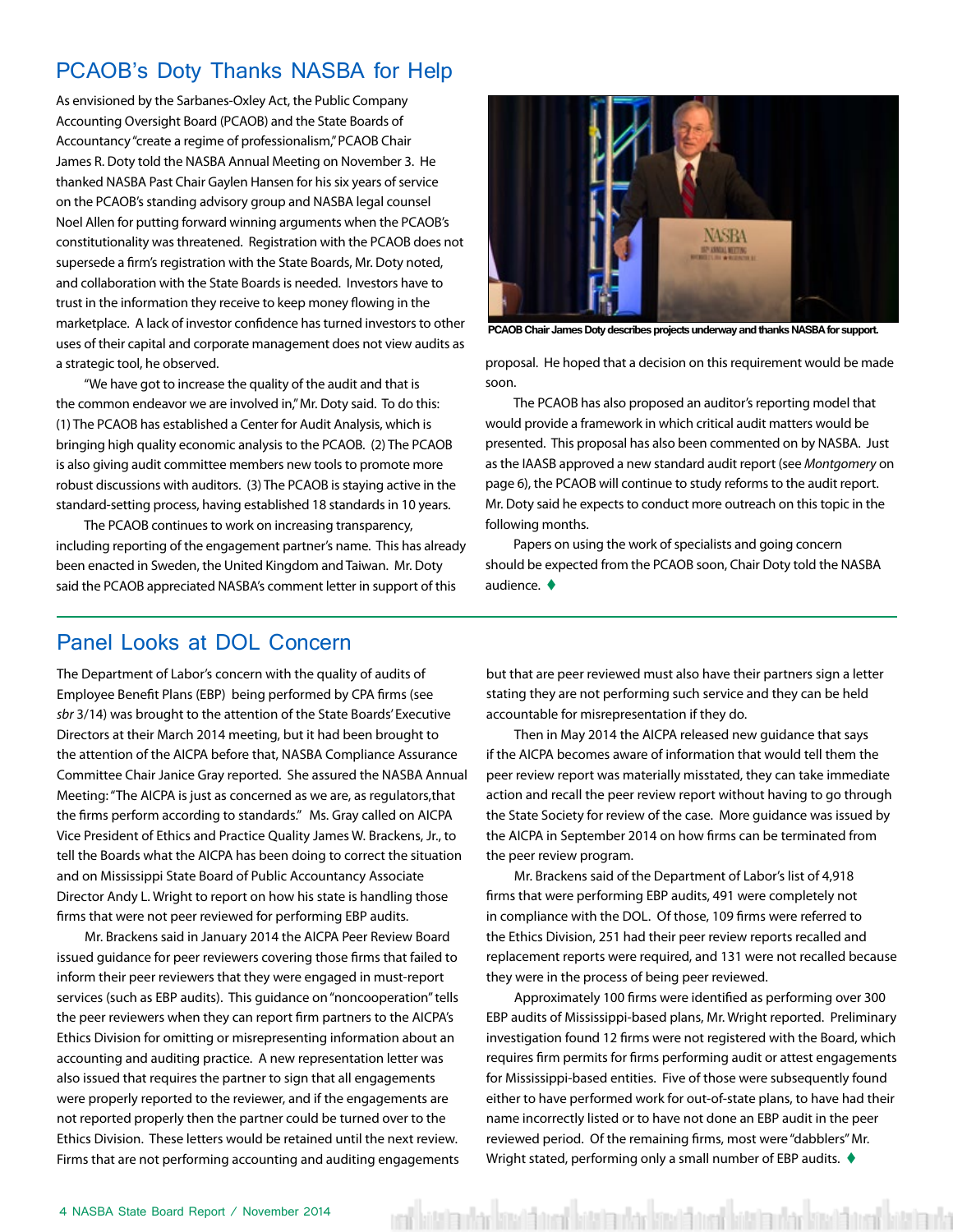#### <span id="page-4-0"></span>2014 Award Winners: Isserman, Vaudt and Windfeldt

NASBA Nominating Committee Chair Mark P. Harris (LA) and Executive Vice President Emeritas Lorraine P. Sachs presented NASBA's three annual awards to:

#### **Richad Isserman, CPA (NY) - NASBA Distinguished Service Award**

#### **David A. Vaudt, CPA (IA) – William H. Van Rensselaer Public Service Award**

#### **Viki A. Windfeldt (NV) – Lorraine P. Sachs Standard of Excellence Award**

Having served on the New York Board, Mr. Isserman led NASBA's Regulatory Response Committee from 2004-13 and currently chairs the NASBA Audit Committee. In accepting the Distinguished Service Award, Mr. Isserman recalled that Dan Dustin (formerly the New York Board's executive director and currently NASBA's Vice President – State Board Relations) had been the one who had invited him to become a member of the New York Board about 15 years ago. "I have worked with two great NASBA presidents, many chairs and Board members and staff, and many members of the Boards of Accountancy and staff. It has been a great run for me," he stated.

Mr. Vaudt, NASBA Chair 2003-4, left the Iowa Board when he became the state's auditor in 2002. He is currently chairman of the

Governmental Accounting Standards Board. He told the Annual Meeting audience: "When we band together we can do so much more. The need for NASBA's work could not be more clear. Protecting the public is vital and the Boards' role is critical." **From Left to Right: Viki Windfeldt, David Vaudt and Richard Isserman display awards.**

Ms. Windfeldt, who has been with the Nevada State Board of Accountancy since 1995, has streamlined the Board's processes, reduced overall office expenses, instituted website and software development and launched on-line access and reporting on all programs. Ms. Windfeldt stated: "I have to thank my Board – none of the service to NASBA could have been done without their allowing me to participate. It has benefitted the Board itself for letting me be involved in NASBA."  $\blacklozenge$ 

#### Practice Analysis Underway

Over 200 responses have already been received to the AICPA Board of Examiners' '"Invitation to Comment: Maintaining the Relevance of the Uniform CPA Examination," AICPA Vice President – Examination Michael Decker reported to the Annual Meeting on November 4. He said the BOE aims to make changes to the Uniform CPA Examination where they are necessary. As for changing the number of parts to the Examination, he said he thought there would be at least three sections, but there could also be five sections to the new examination. The BOE is going to study the comments they receive and they expect to go live with the new Examination in 2017. The comment deadline for the Invitation to Comment is December 2, 2014. It can be found on www.aicpa.org. Several NASBA Committees are developing the NASBA response to the document.

BOE Chairman Frederick Niswander explained that the practice analysis is a multi-year systematic research study that is used to ensure the Examination continues to test competence. Now the BOE is in the midst of the confirmation stage, but they intend to conduct a largescale survey in November and December 2014 on what is going to be tested, and then have an exposure draft by late summer of 2015. The content of the Examination is being updated on an almost daily basis, Dr. Niswander stated. He believes the Examination will move to more integration of topics and application.

NASBA Executive Vice President Colleen K. Conrad reported there were 94,349 unique Examination candidates in 2013. The number of candidates taking the Examination has been fairly flat over the last few years and dipped a bit this year.

Ms. Conrad alerted the State Boards that NASBA would be reaching out to them soon to ask if they would be willing to allow certain CPA exam candidates who had dropped out of the pipeline to be surveyed by a third party research organization engaged by AICPA to better understand the reasons why Uniform CPA Examination volumes have flattened. Ms. Conrad stressed that specific candidate information would never be shared with the AICPA per contract provisions with the market research organization.  $\blacklozenge$ 

#### Stebbins, Keating and Roberts Bring Wider View

American Bankers Association President Frank Keating, World Fuel Services Corporate Chairman Emeritus Paul H. Stebbins and broadcaster Cokie Roberts brought a broader perspective to the 2014 Annual Meeting. Mr. Stebbins called on the audience to consider the national debt and asked, "Is it ethical to rob our next generation?" He encouraged all to ask their elected officials what they are doing on this issue. Similarly, former Oklahoma Governor Keating said, "Both parties are focusing on politics rather than policy." His advice was, "Today is the beginning of the beginning." Videos of both these talks can be found on NASBA's meeting page www.nasba.org.

Cokie Roberts, who is regularly heard on NPR radio and ABC News,

dated bend frank och edated bend frank och edated bend andra dated bend och edated ben

commented: "I am always asked is this the most partisan time ever? No: The legislators are not shooting each other." She reminded the audience that members of the U.S. House of Representatives would regularly have duels and shoot each other over political disputes. Vice President Aaron Burr and Alexander Hamilton's duel over a political speech ended in Hamilton's death.  $\blacklozenge$ 

#### **Correction**

**Professor Martin J. Coe, CPA, of Western Illinois University, was a recipient of the 2014 NASBA Accounting Research Grant.**  $\blacklozenge$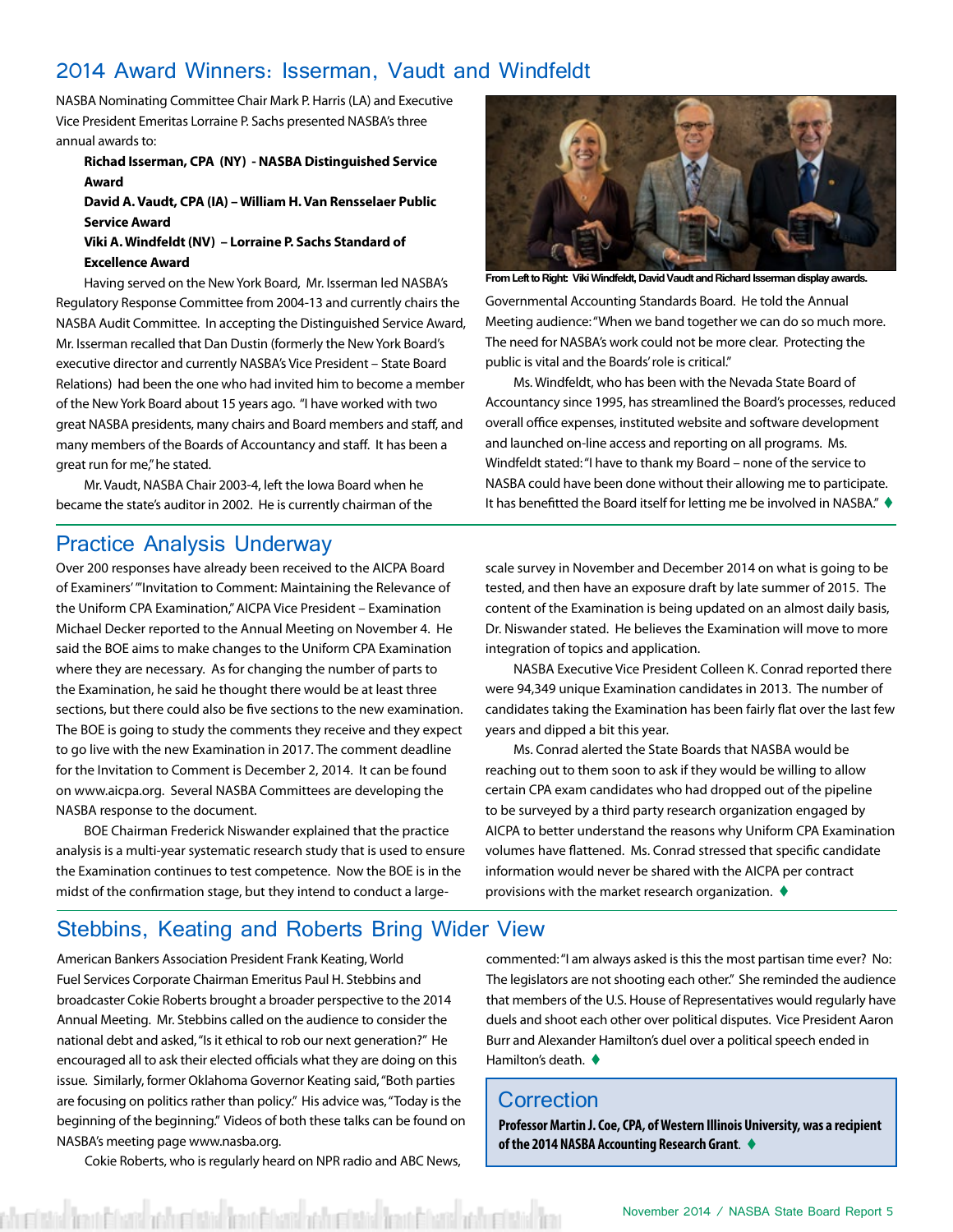#### <span id="page-5-0"></span>Montgomery Explains IESBA Auditor's Report Changes

Just as the Public Company Accounting Oversight Board has been considering changes to the auditor's report (see sbr 9/13), the International Accounting and Auditing Standards Board has been focusing on making the report more informative. Dan Montgomery, IAASB Deputy Chair, told the Annual Meeting audience that while there have been various refinements over the years, the new ISA auditor's report is probably the most significant change that has taken place in many years. There will be a significant change in practice globally, as "for the first time auditors will have to provide some details about key aspects of the audit," Mr. Montgomery stated. A similar requirement is already in place in the United Kingdom, will soon be required in the Netherlands, and is to be part of the audit reform in the EU to start in 2016. He said the auditor reporting project will continue to be an important item on the PCAOB's agenda.

The new ISA auditor's report is different from the present format, according to Mr. Montgomery, in several ways:

- 1. It places the auditor's opinion first in the report.
- 2. A "key audit matters" (KAM) section is required for public companies.
- 3. There is more focus on going concern.
- 4. Ultimately there will be a new section to address "Other Information," when such information is presented with the audited financial statements (this is a separate project of the IESBA).
- 5. Other suggested improvements to enhance transparency or clarify responsibilities are included, such as: statement about independence and other ethical responsibilities; naming of the engagement partner for public companies; and an improved description of the auditor's responsibilities and the key features of the audit.

"Change in the auditing reporting model has been on the horizon for a number of years -- and now it is here," Mr. Montgomery said. "Change will be difficult, but not insurmountable."  $\blacklozenge$ 

#### GASB Chair Vaudt Encourages Input

Governmental Accounting Standards Board Chair David A. Vaudt told the NASBA audience that the comment he hears most is that "government financial statements are too long and complex," and he assured the audience that the GASB will be looking at the length and complexity of the reporting model. The same type of problem has been mentioned to the Financial Accounting Standards Board. "The FASB and GASB interrelate as much as possible," Mr. Vaudt said, but he pointed out that the operations of government are really different from those of corporations. "We try to have differences only where differences are truly needed," he said. GASB estimates there are approximately 90,000 governmental units in the United States, with 67 percent of them reporting in accordance with governmental GAAP (Generally Accepted Accounting Principles), including all state governments, 79 percent of the county governments and 72 percent of the school districts.

The nine projects the GASB currently has on their plate were described by Mr. Vaudt as falling into three categories: (1) Technical projects recently completed by the GASB covered the GAAP hierarchy (which is open for comment until the end of 2014), fair value measurement and application, and other post-employment benefits, where the first phase of due process has been completed and the GASB is studying the feedback. (2) Soon to enter the due process stage are projects on leases, tax abatement disclosures, and fiduciary responsibilities. Feedback on those three projects will be requested soon. (3) In the initial stages of GASB consideration are projects on irrevocable charitable trusts, asset retirement obligations, and blending requirements for certain business–type activities (BTAs), Mr. Vaudt reported.

The GAAP hierarchy provides types of guidance that governments follow for accounting and financial reporting purposes. What the GASB has proposed is reducing the GAAP hierarchy from four levels of authoritative guidance to two levels. It anticipated this would make finding the appropriate guidance easier and more straightforward, Mr. Vaudt explained. This exposure draft is out for comment until the end of 2014 and Mr. Vaudt encouraged feedback.

The GASB has engaged in an outreach program to listen to what

its stakeholders have to say. "One well prepared comment may change the direction of the GASB," he noted. In the past year, Mr. Vaudt has met with over 30 organization executives and Congressional leaders. The GASB has been strengthening their relationships with some of these organizations, reintroducing themselves to others and establishing relations with a few.

Chair Vaudt said he believes changes can be made that positively impact the timeliness of financial reports. For example, certain kinds of information probably don't need to be audited. He explained that while financial statement users consider a significant number of measures, what needs to be determined is the level of assurance they are really looking for in some of the requested financial information. "The only ideas that are off the table are the ones you don't share with us," Mr. Vaudt stated.  $\blacklozenge$ 

#### Johnson Summarizes Accomplishments

Reviewing his year as NASBA Chair, Carlos E. Johnson said he had set the bar high for promoting NASBA's relevance, the theme of the 2014 Annual Meeting, and he highlighted the following accomplishments that had occurred in that time:

- NASBA became active in the Accounting Program Leadership Group and participated in the Ph.D. Project to assist minority students.
- 50 states have signed up to use the NASBA International Evaluation Service.
- The Diversity Task Force has strengthened NASBA's relationship with the National Association of Black Accountants.
- The Leadership Development Group is identifying future leaders to represent NASBA in other organizations.
- NASBA's nominating process is under review.
- A major examination of the continuing professional education standards is underway.

Chair Johnson thanked the volunteers, NASBA Board and staff for moving these efforts forward.  $\blacklozenge$ 

ed bitata dar kitat bitata darkar kitata da bitata darkar kitata da bitata da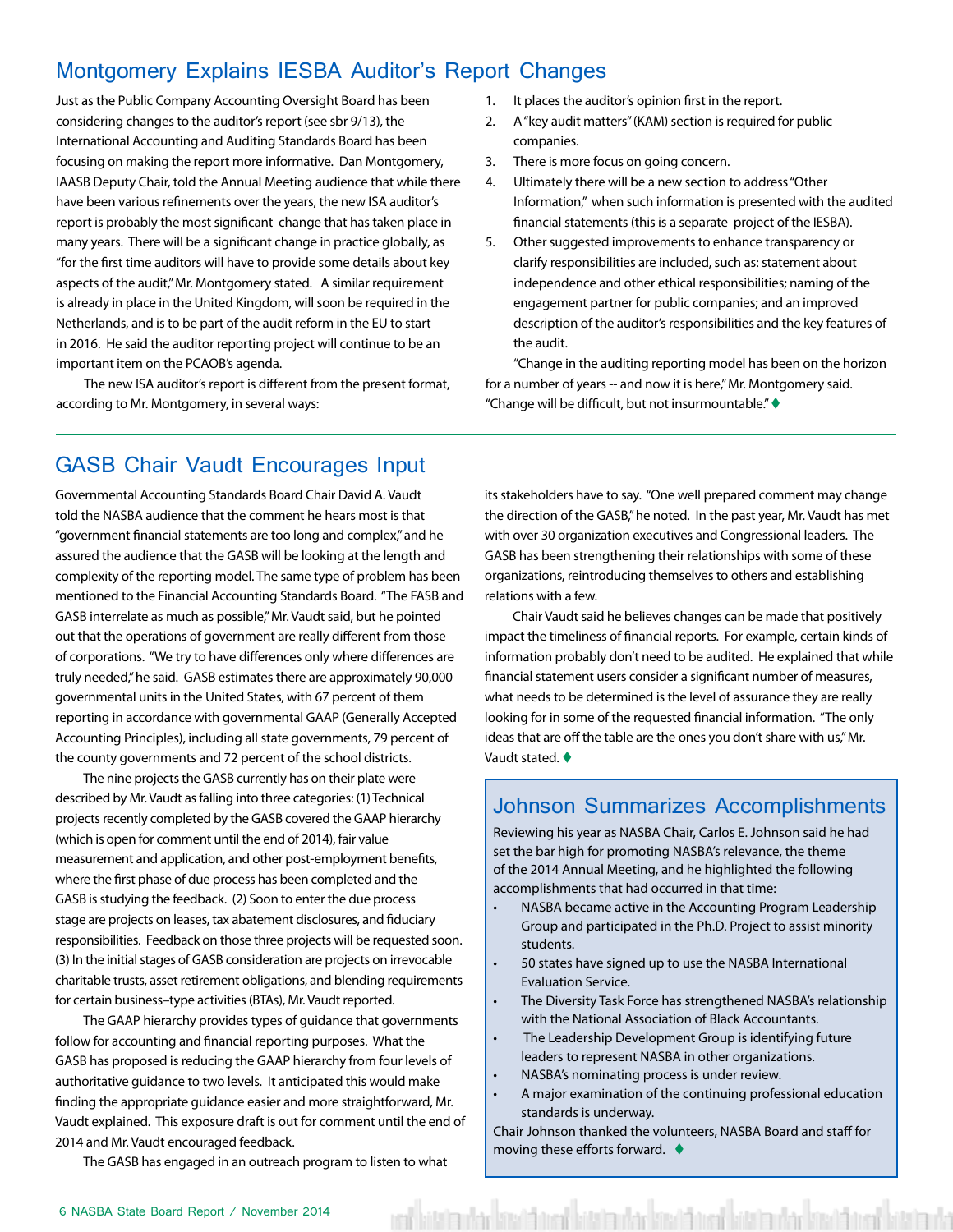### <span id="page-6-0"></span>AICPA's Barie Urges One Code for All

The way AICPA and NASBA have worked together for solutions to advance shared goals should set an example for the Congress, AICPA 2014-15 Chair Tommye Barie suggested at the NASBA Annual Meeting held in Washington, D.C. "Quality is high on our minds this year, and we are collaborating on a great many projects that continue the profession's



**Tommye Barie**

commitment to excellence," she stated. One of the most important collaborations this year was the release of the seventh edition of the Uniform Accountancy Act, including a revised definition for "attest" and provisions for CPA firm mobility.

"Another important area where I am pleased that the AICPA is working with NASBA is encouraging uniform adoption of the AICPA Code of Professional Conduct," Ms. Barie said. To bring more regulatory representation into the AICPA Professional Ethics Executive Committee (PEEC), which develops the Code, the Institute has appointed additional members with a State Board background. PEEC's 20 members now include A. Carlos Barrera (TX), Richard G. David (MI), Raymond N. Johnson (OR), Michael Schmitz (ND) and Laurie J. Tish (WA). Chair Barie said: "We are committed to making sure that we have the right balance of voices evaluating and shaping the Code, and we believe this shift will move that goal forward. It is our hope that the Code will be adopted in whole by all U.S. jurisdictions. CPAs need a single Code across the

#### A Glimpse of the 107th Annual Meeting

country. When State Boards adopt only parts of the Code, or adopt the Code with modifications, it creates confusion and compliance challenges." Ms. Barie told the State Boards, "I promise you that your ideas will be heard."

She noted that the AICPA's and NASBA's efforts to provide the Uniform CPA Examination outside the U.S. have resulted in close to 30,000 Examination sections being administered internationally since the program's inception in August 2011.

 The AICPA's Board of Examiners, the majority of whom are representatives from NASBA, is currently conducting comprehensive research to determine the knowledge and skills newly licensed CPAs need, Ms. Barie stated: "It is our joint commitment to assure continued relevancy and quality as the Exam continues to play a critical role in protecting the public interest." She also reported the AICPA is working with NASBA to consider the future of international Mutual Recognition Agreements, pathways for recognition of non-U.S. professionals, and the impact on the U.S. of the recent merger of the Canadian accounting profession.

Chair Barie stated that the accounting profession has to "modernize our learning model." AICPA's Future of Learning Task Force has suggested learning that blends traditional models with new methods that incorporate competency testing. She stated: "Developing new competencies isn't an option, it's a mandate."  $\blacklozenge$ 



**Representatives from 53 jurisdictions were present at the 107th NASBA Annual Meeting in Washington D.C. Speakers address the theme of "Relevance" and the importance of branding.**



sh eristin bentëriare për eristin bentërare për eristin bentërare për eristin ben



**Carlos Johnson summarizes his year as NASBA Chair. Past Chair Nathan Garrett congratulates 2014-15 Chair Walter Davenport. Cokie Roberts speaks at the Annual.**